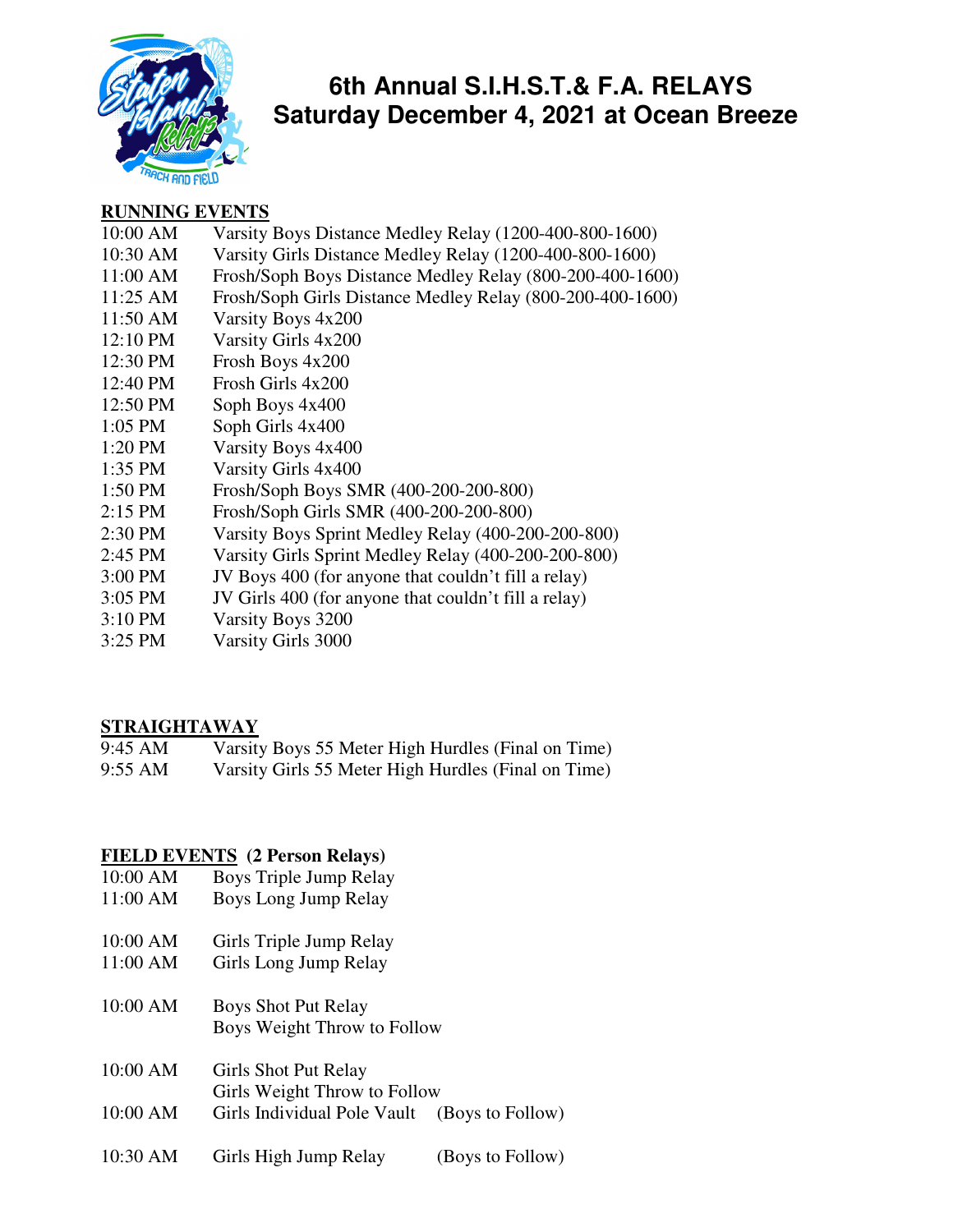

# **6th Annual S.I.H.S.T.& F.A. RELAYS Saturday December 4, 2021 at Ocean Breeze**

## **MEET INFO**

- This meet is for teams of the S.I.H.S.T.&.F.A. and a limited number of off-island teams. We recommend that you enter this meet early to guarantee acceptance. E-Mail CoachMancusi@aol.com to declare your intent to enter the meet ASAP.
- All athletes must have a shirt or singlet with the school name on it.
- **ON-LINE ENTRY**: **Every athlete/entry must be made on ny.milesplit.com. There will be no changes or additions to the on-line entry! Entries are due Tues 11/30 at 9:00 PM**
- **EVENT RULE:** Boys & Girls are limited to TWO events.
- **SPIKE RULE:** Athletes may only wear 1/4 inch pyramid spikes.

**JV 400:** We have added a JV 400 meter dash. This should ONLY be used for athletes that you can't fit on to a relay. The goal is to give every kid a chance to compete. Ideally this is for a kid that won't fit on your slowest relay.

## **CLERKING**

- **ALL individual, relay and field event must be entered on ny.milesplit.com**
- **FIELD EVENTS:** In the field events, you must enter your athletes individually At the check-in at each event, your athletes must let the official know who is on the "A" or "B" teams. NO FINALS.
- We will be using FAT All events are Final on Time.
- The Games Committee will be: Chris Mancusi (Pres.), Jim Hughes (VP) and Patricia Mulligan (Treasurer).
- Athlete Prizes: Top 5 in all events will earn medals.
- Team Prizes: None
- The meet director reserves the right to correct scoring mistakes to an indefinite period of time
- Coaches, athletes, and spectators are requested not to badger or show any disrespect to clerks, and officials
- **Coaches are asked to consider obtaining sponsors to help pay for the meet.**

| <b>FIELD EVENTS:</b> | TJ Boards - | BOYS: 28, 32, 36, 40                               |
|----------------------|-------------|----------------------------------------------------|
|                      |             | GIRLS: 24, 28, 32                                  |
|                      | LJ Boards - | <b>BOYS: 8, 12 feet</b>                            |
|                      |             | GIRLS: 8 feet                                      |
|                      |             | PV Heights - BOYS: 7', 8', then 6 inches at a time |
|                      |             | GIRLS: 5', 6', then 6 inches at a time             |
|                      | HJ Opening- | BOYS: 5', up 2 inches at a time                    |
|                      |             | GIRLS: 4', up 2 inches at a time                   |
|                      | Shot Put    | BOYS: 12 lb shot                                   |
|                      |             | GIRLS: 4K Shot                                     |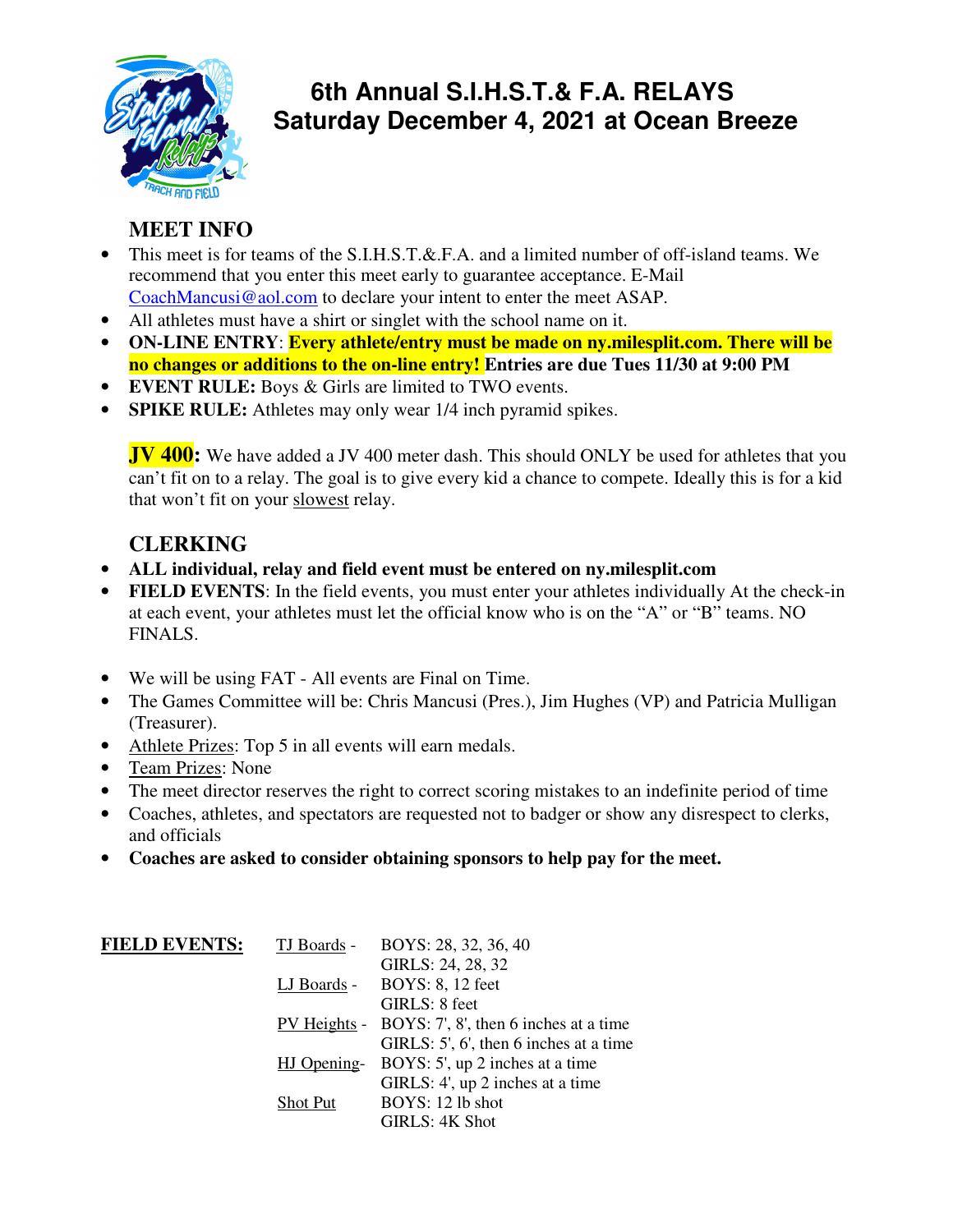

 **ENTRY DUE BY TUES 11/30** 

# **ENTRY FORM**

| <b>BOYS</b>                                                                    | <b>GIRLS</b>                                                               |                                                                           |                         |                      |                                                 |  |  |
|--------------------------------------------------------------------------------|----------------------------------------------------------------------------|---------------------------------------------------------------------------|-------------------------|----------------------|-------------------------------------------------|--|--|
| <b>VARSITY DMR</b>                                                             | <b>VARSITY DMR</b>                                                         |                                                                           |                         |                      |                                                 |  |  |
| <b>VARSITY 4x200</b>                                                           | $\overline{\phantom{a}}$<br>$\overline{\phantom{a}}$                       |                                                                           |                         | <b>VARSITY 4x200</b> |                                                 |  |  |
| <b>VARSITY 4x400</b>                                                           |                                                                            | <b>VARSITY 4x400</b>                                                      |                         |                      |                                                 |  |  |
| <b>VARSITY SMR</b>                                                             | $\overline{\phantom{a}}$                                                   | <b>VARSITY SMR</b>                                                        |                         |                      |                                                 |  |  |
| <b>SOPH 4x400</b>                                                              | $\overline{\phantom{a}}$                                                   | <b>SOPH 4x400</b>                                                         |                         |                      |                                                 |  |  |
| <b>FROSH 4x200</b>                                                             |                                                                            | <b>FROSH 4x200</b>                                                        |                         |                      |                                                 |  |  |
| <b>FROSH/SOPH SMR</b>                                                          |                                                                            |                                                                           | <b>FROSH/SOPH SMR</b>   |                      |                                                 |  |  |
| <b>FROSH/SOPH DMR</b>                                                          | <b>FROSH/SOPH DMR</b>                                                      |                                                                           |                         |                      |                                                 |  |  |
| <b>VARSITY 55 HH</b>                                                           |                                                                            | <b>VARSITY 55 HH</b>                                                      |                         |                      |                                                 |  |  |
| <b>VARSITY 3200</b>                                                            |                                                                            |                                                                           | <b>VARSITY 3000</b>     |                      |                                                 |  |  |
| <b>JV 400</b>                                                                  |                                                                            | <b>JV 400</b>                                                             |                         |                      |                                                 |  |  |
| <b>VARSITY PV</b>                                                              |                                                                            | <b>VARSITY PV</b>                                                         |                         |                      |                                                 |  |  |
| <b>VARSITY WEIGHT</b>                                                          |                                                                            |                                                                           | <b>VARSITY WEIGHT</b>   |                      |                                                 |  |  |
| <b>VARSITY LJ RELAY</b>                                                        |                                                                            |                                                                           | <b>VARSITY LJ RELAY</b> |                      |                                                 |  |  |
| <b>VARSITY TJ RELAY</b>                                                        |                                                                            |                                                                           | <b>VARSITY TJ RELAY</b> |                      | $\overline{a}$ . The contract of $\overline{a}$ |  |  |
| <b>VARSITY HJ RELAY</b>                                                        | <b>VARSITY HJ RELAY</b><br><u> 1989 - Johann Stoffen, fransk politiker</u> |                                                                           |                         |                      |                                                 |  |  |
| <b>VARSITY SHOT RELAY</b>                                                      |                                                                            | <b>VARSITY SHOT RELAY</b>                                                 |                         |                      |                                                 |  |  |
| TOTAL # OF RUNNING RELAYS - _________ X \$25.00 = \$________________           |                                                                            |                                                                           |                         |                      |                                                 |  |  |
|                                                                                | TOTAL # OF FIELD RELAYS - __________ X \$12.00 = \$________________        |                                                                           |                         |                      |                                                 |  |  |
| TOTAL # OF INDIV EVENTS - __________ X \$7.00 = \$______________               |                                                                            |                                                                           |                         |                      |                                                 |  |  |
| <b>MAIL ENTRY AND CHECK TO:</b>                                                |                                                                            |                                                                           |                         |                      |                                                 |  |  |
| <b>CHRIS MANCUSI</b>                                                           |                                                                            |                                                                           |                         |                      |                                                 |  |  |
| <b>S.I.H.S.T.&amp;F.A.</b><br><b>135 DELMAR AVE</b><br>STATEN ISLAND, NY 10312 | <b>Est. # of Athletes</b>                                                  | <b>TOTAL ENTRY FEE</b><br><b>CHECKS PAYABLE TO THE S.I.H.S.T.&amp;F.A</b> |                         |                      |                                                 |  |  |
|                                                                                |                                                                            | \$375.00 BLANKET FEE PER TEAM *\$650.00 COMBINED B/G TEAM                 |                         |                      |                                                 |  |  |
| <b>SCHOOL NAME</b>                                                             |                                                                            | <b>ADDRESS</b>                                                            | <b>CITY</b>             | <b>STATE</b>         | <b>ZIP</b>                                      |  |  |
|                                                                                |                                                                            |                                                                           |                         |                      |                                                 |  |  |